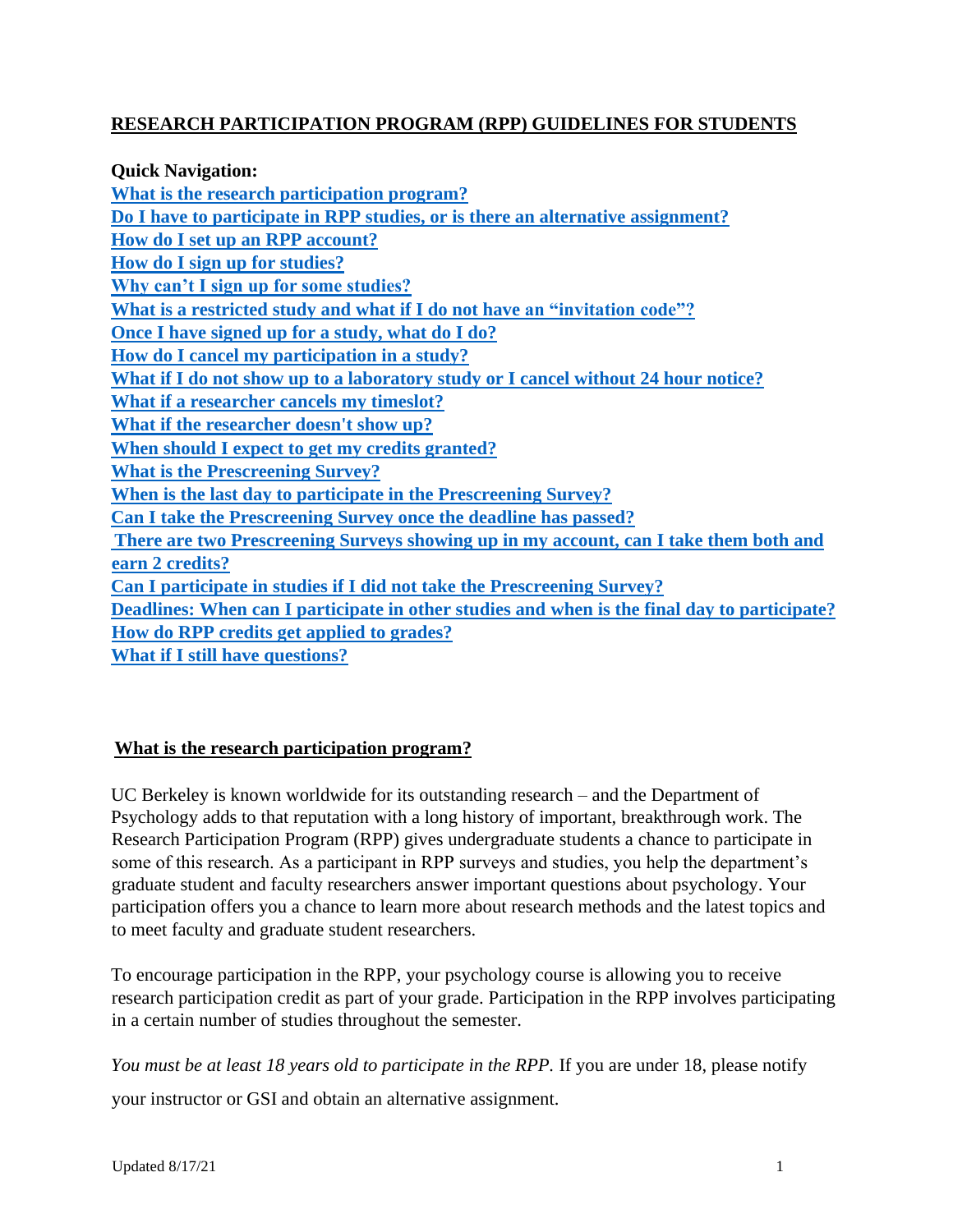**NOTE**: In addition to RPP studies, other studies are posted around campus or online, for paid research studies. You cannot earn RPP credit for participating in paid studies, or any other than those listed in the Psychology Department online site: Sona (see below for more about this site).

#### <span id="page-1-0"></span>**Do I have to participate in RPP studies, or is there an alternative assignment?**

You do NOT have to participate in RPP studies. It is your choice to volunteer, or not, for the program. Students who do not volunteer to participate in RPP studies should speak with their instructor or GSI about an alternative assignment. The alternative assignment will vary from course to course.

#### <span id="page-1-1"></span>**How do I set up an RPP account?**

Participation in all RPP studies is coordinated through an online system called *Sona*. **Make sure that you are signing up for the Psychology Dept. RPP. Do not confuse it with Haas Business School's "Experimental Social Science Laboratory". You will not get any credit for studies completed with that RPP.** The websites look very similar. The Psychology Dept. Sona site has a picture of the Golden Gate Bridge and clearly says that it is for Psychology.

How to get a login and password, and set up your account:

- First, go to the Sona homepage for Psychology: https://ucberkeley.sona-systems.com
- Click on "Request Account"
- Enter your name, email address, and student ID number.
- For your User ID, enter your UC Berkeley ID. For example, if your UCB email address is student@berkeley.edu, enter "student" (without the quotes).
- Select ALL of the courses you are taking during this term only.
- **You must enter of this information in order to receive credit in your courses at the end of the semester.**
- You will receive an email with your logon and password almost immediately.
- Logon and change your password. From the Sona homepage, enter your user ID and password. Click on "login". You will see the overview (home) page for your account.
- Under "My Profile" click on "Change Password". Here you can change your password, as well as the email address for your account, and current courses. If you make changes, save them by clicking on the green button at the bottom, "Update". You can also delete your account here, which will erase all of your history, including records of your participation. You can see how many credits you have earned, and the total number required for your courses.

### <span id="page-1-2"></span>**How do I sign up for studies?**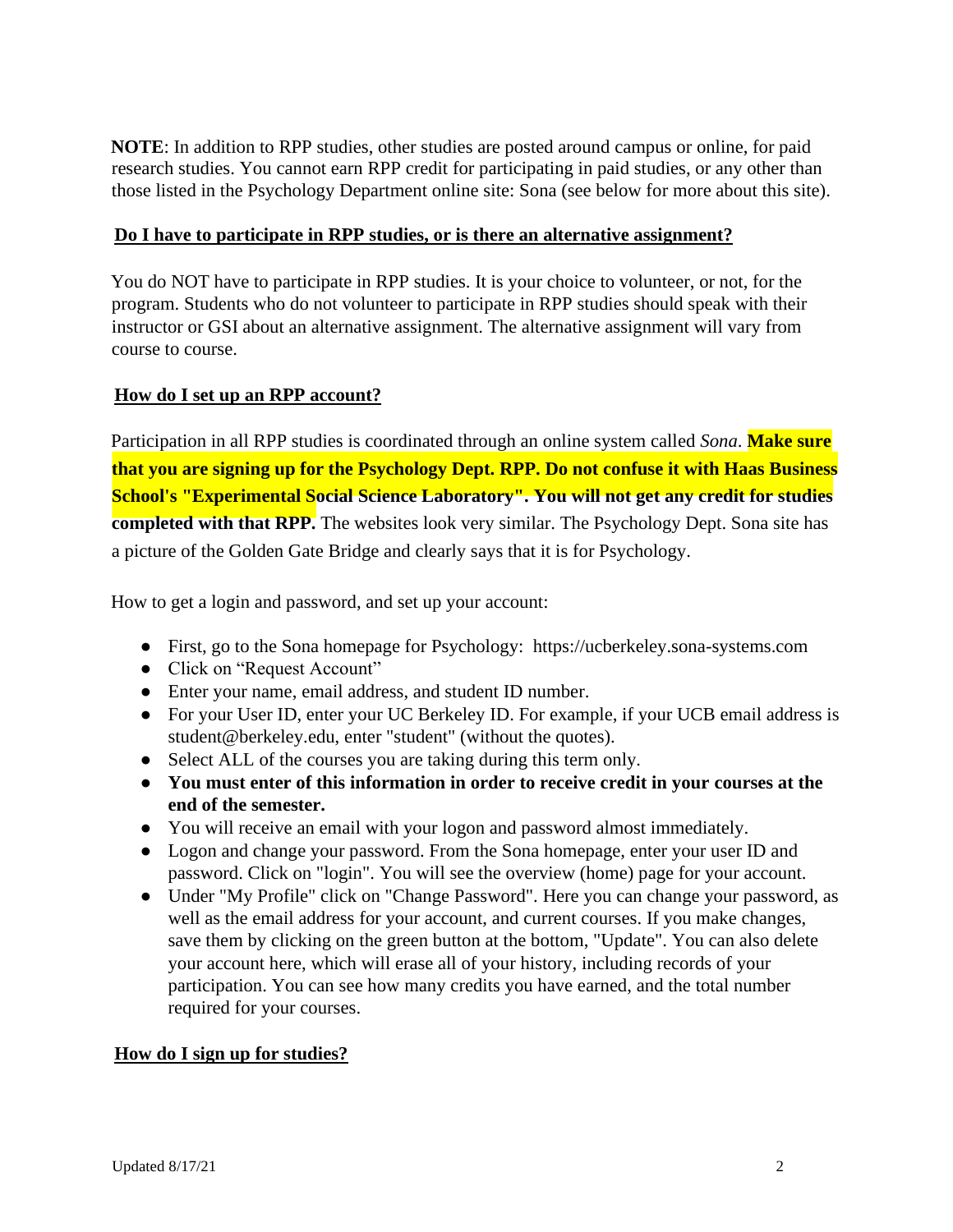- Once you have logged in, from your Sona account homepage, click on "Studies".
- Here you can browse all of the posted studies, and click on the studies to find out more detailed information, including timeslots (appointments) that may be available for participating. Online studies will usually be available immediately, and have "timeslots" which only specify a participation deadline. These online studies can be done anytime before the deadline.
- On the "Studies" page, you can also chose a date for participation and then browse all of the posted studies available that day. Only in-person studies will appear this way, not online studies.
- Once you find a study you would like to participate in, click on "timeslots available", find a time that works for you, decide which class you would like the credit to be allocated to, and then click on "sign up". You will be taken to a confirmation page with the time and place for the study. If it is an online study, under "website", click on the blue button that says "Complete Survey Now", and you will be taken to the study.
- Under "My Schedule/Credits" you can see the credits you have earned, and see how many you need. You can also view upcoming appointments. If you have more than one course requiring RPP, you can reassign credits to a different class under "Course", and by clicking on the blue button that says "Reassign". Click on the course list, chose which one you want, and save changes by clicking on "Reassign credit".

## <span id="page-2-0"></span>**Why can't I sign up for some studies?**

- You have already completed this study
- This study requires an authorization code (see below)
- The deadline to signup has past (some studies may have a deadline 24 hours beforehand)
- No studies are posted yet for that week. Check back in a day or two; researchers can post new studies and appointments at any time.
- It is the end of the semester and no more sessions are offered

### <span id="page-2-1"></span>**What is a restricted study and what if I do not have an "invitation code"?**

- Occasionally, a researcher will recruit specific people for a study. If you are contacted by such a researcher, they will give you an "invitation code" which you will be asked for when you sign up for the study. Do not participate in any study unless you have signed up for it through Sona; you may not get credit toward your courses. (Occasionally, new researchers mistakenly recruit directly for their studies, but they really need to have you sign up through Sona. If you are contacted for participation and not directed to a study listed in Sona, please email rpp@berkeley.edu so that we can help the researcher with the right protocol.)
- If you are asked for an "invitation code" when trying to sign up for a study and you do not have one, then you have not been recruited for this study and should choose another.

### <span id="page-2-2"></span>**Once I have signed up for a study, what do I do?**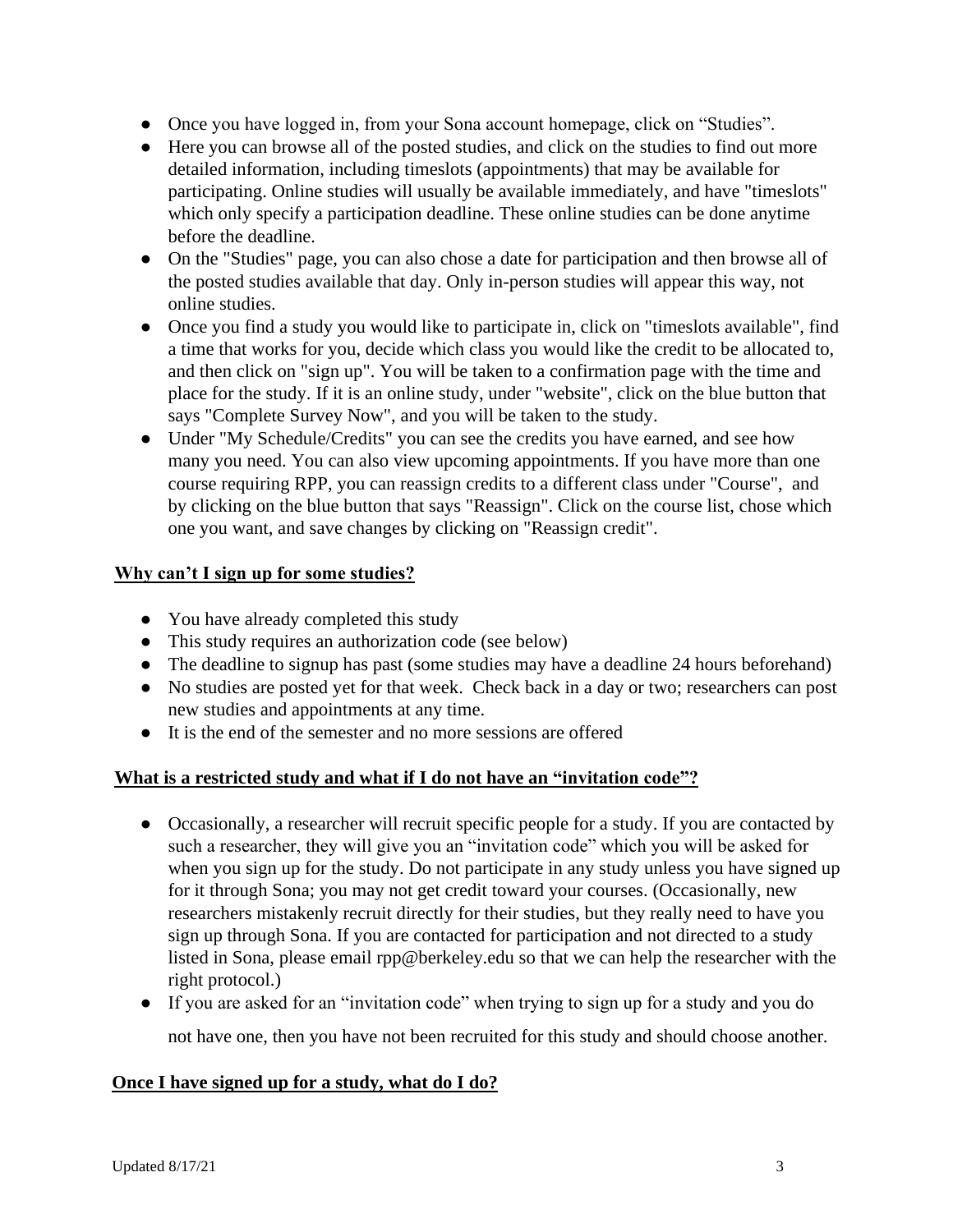- Be sure to write down or otherwise save the study time, date, and location, to bring with you for your appointment.
- You will receive a reminder email the day before the study.
- Go to your study session on time as scheduled. Note whether the study starts on the hour or at ten minutes after the hour.

# <span id="page-3-0"></span>**How do I cancel my participation in a study? What if I do not show up to a laboratory study or I cancel without 24 hour notice?**

As part of your protection, you may decide not to participate in any study at any time without penalty. However, please only sign up for studies that you intend to complete, and always cancel in Sona and email the researcher if you will not be able to make it, at least 24 hours in advance.

Missing appointments is detrimental to researchers, who are left waiting, as well as to your fellow students, who cannot sign up for booked appointments. Please show mutual consideration. **If you have two no-shows (including canceling less than 24 hours in advance), you will no longer have access to in-lab studies . You will only be able to sign up for online studies.** 

To cancel in Sona: click on "My Schedule/Credits" to view your scheduled appointments under "Study Signups". On the right side of each upcoming study you will see a button that says "x Cancel?". To cancel a session, click on this "cancel" button You will be asked if you are sure you want to cancel. If you want to cancel, click on the red "yes" button. Thank you!

### <span id="page-3-1"></span>**What if a researcher cancels my timeslot?**

You will receive an email notifying you of the cancellation. Researchers must cancel 24 hours in advance, so be sure to check your email before the study. If a researcher cancels a session with less than 24 hours notice, they still need to give you credit for the session. If they don't credit you within a week, email them to remind them that they need to do so.

### <span id="page-3-2"></span>**What if the researcher doesn't show up?**

If a researcher has not shown up 10 minutes after the scheduled start of a session (i.e. 20 minutes after the hour *if* it is on "Berkeley Time"), you must report the event immediately to rpp@berkeley.edu, and email the researcher who was late or absent. Remind them to credit you for participating.

### <span id="page-3-3"></span>**When should I expect to get my credits granted?**

The researcher will assign your credit within one week of your participation. If you don't see the credit after one week, you might kindly send a reminder email to the researcher.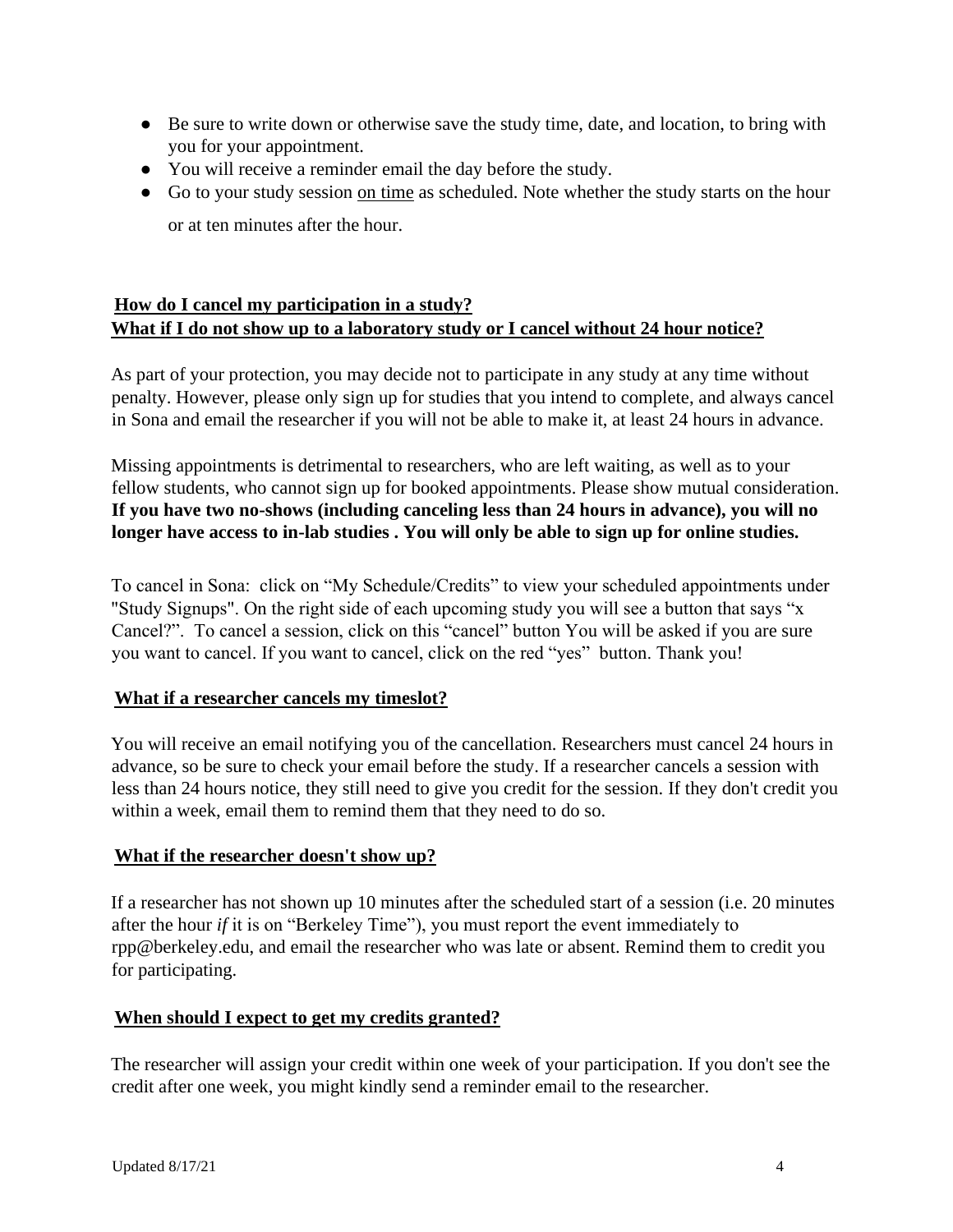#### <span id="page-4-0"></span>**What is the Prescreening Survey?**

The online Prescreening Survey is an easy way to earn one research credit. It consists of questionnaires that some researchers use to determine which students are eligible for participating in their restricted studies. For example, some researchers may only need students who are youngest children. So, in addition to earning you an easy credit, the Prescreening Survey also may make you eligible for more studies than you otherwise would be. The Prescreening Survey is the only study available during the first week and a half of classes, and is unavailable after that, for the rest of the semester.

### <span id="page-4-1"></span>**When is the last day to participate in the Prescreening Survey?**

The deadline for completing the Prescreening Survey online is June 3rd @ 12:00pm (noon, midday).

### <span id="page-4-2"></span>**Can I take the Prescreening Survey once the deadline has passed?**

After the date above, you will NOT be able to take the Prescreening Survey for any reason.

## <span id="page-4-3"></span>**There are two Prescreening Surveys showing up in my account, can I take them both and earn 2 credits?**

If you are taking more than one psychology course with RPP requirements, you may see two or three different prescreening surveys available in Sona. If you can see them, you can take each one if you like, and will get one credit for each.

### **Can I participate in studies if I did not take the Prescreening Survey?**

Yes! You do not need to have completed the Prescreening Survey to be eligible for most studies. Other studies will become available throughout the semester, but the first day to participate in studies other than Prescreening is June 4th.

### <span id="page-4-4"></span>**Deadlines: When can I participate in other studies and when is the final day to participate?**

The first day to participate in studies other than the Prescreening Survey is June 4th. The last day to participate in studies is July 1st, and the last date to change how your credits apply to your courses is July 2nd.

### <span id="page-4-5"></span>**How do RPP credits get applied to grades?**

At the end of the semester, your instructor will receive a report showing your participation (credits earned for their class). *They will translate the RPP credits into a score toward your*